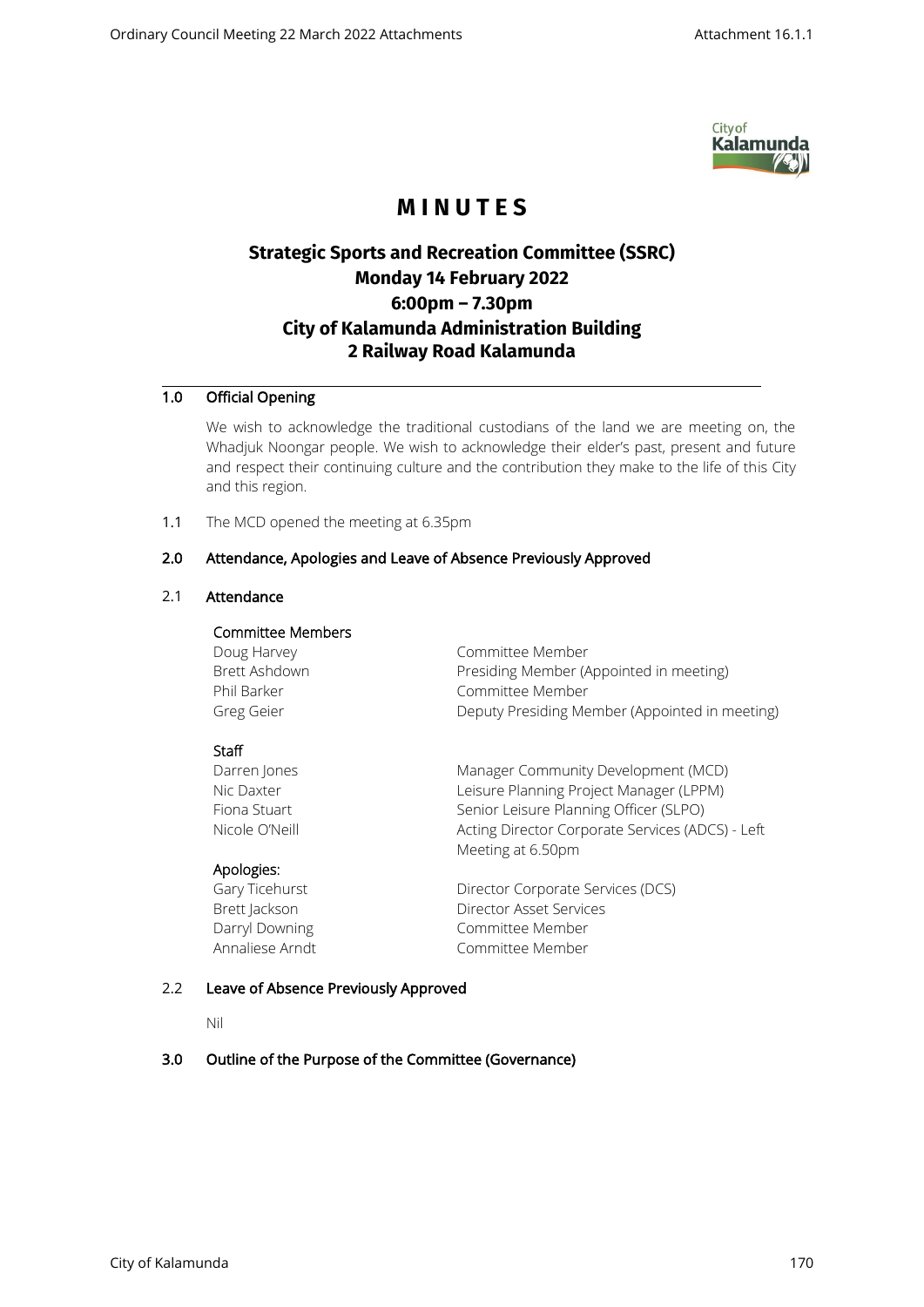MCD inducted the Committee on the purpose of the SSRC and the relevant Local Government Laws that they are bound by and the importance of good governance.

# Officers Comment

That Committee notes the information provided.

#### 4.0 Election of Presiding Member and Deputy Presiding Member

The Committee's Terms of Reference states that the Committee shall appoint a Presiding Member and Deputy Presiding Member to conduct its business. The Presiding Member shall ensure that Minutes of the proceedings are kept and that business is conducted in accordance with the Agenda.

As this is the first Committee meeting since the Local Government Elections held in October 2021, the positions for Presiding Member and Deputy Presiding Member must be decided.

The CEO has delegated authority to the Manager Community Development to conduct the election of the Presiding Member in accordance with the Local Government Act 1995 – Schedule 2.3.

## 4.1 Presiding Member

Brett Ashdown nominated himself as Presiding Member.

As the only nomination; Brett Ashdown was elected as Presiding Member.

# Carried Unanimously 5/0

## 4.2 Deputy Presiding Member

The Presiding Member called for nominations for Deputy Presiding Member.

Greg Geier nominated himself as Deputy Presiding Member.

As the only nomination, Greg Geier was elected at Deputy Presiding Member.

#### Carried Unanimously 5/0

#### 5.0 Confirmation of Minutes from Previous Meeting

That the Minutes of the SSRC meeting held on 11 March 2020, as published and circulated, are confirmed as a true and accurate record of the proceedings, subject to the following amendment:

• Add to Agenda Item 2.1 - "Attendance", that Brett Ashdown was in attendance at the meeting.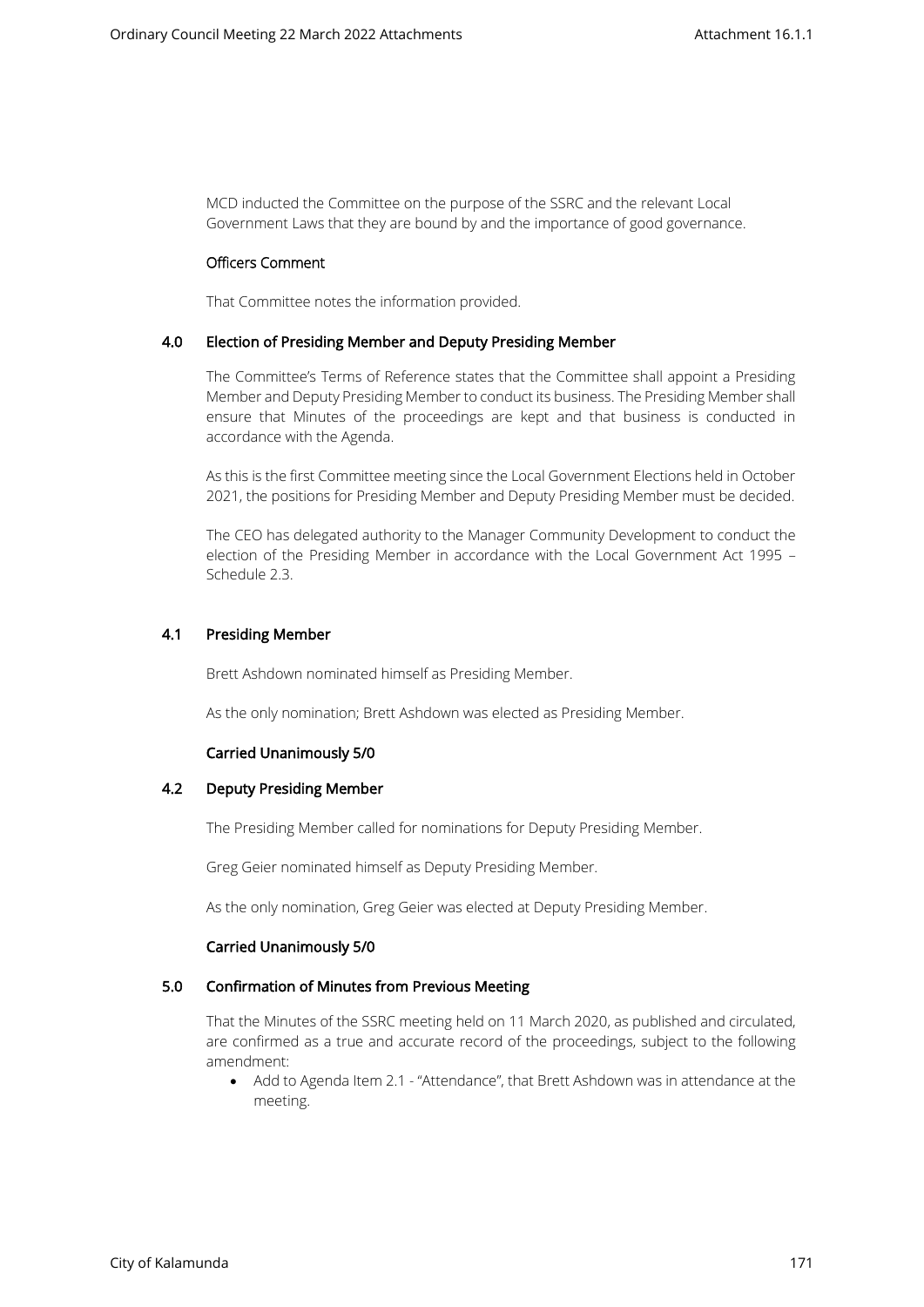MOVED: Doug Harvey

SECONDED: Brett Ashdown

# Carried Unanimously 5/0

# 6.0 Disclosure of Interest

# 6.1 Disclosure of Financial and Proximity Interests:

- a) Members must disclose the nature of their interest in matters to be discussed at the meeting. (Section 5.65 of the Local Government Act 1995)
- b) Employees must disclose the nature of their interest in reports or advice when giving the report or advice to the meeting. (Section 5.70 of the Local Government Act 1995)
	- Nil.

# 6.2 Disclosure of Interest Affecting Impartiality

- a) Members and employees must disclose their interests in matters to be discussed at the meeting in respect of which the member or employee has given or will give advice.
	- Nil.

# 7.0 Items for Committee Consideration:

# $7.1$  Overview of SSRC Terms of Reference, Purpose and Overview of Capital Grants Process & External Funding Opportunities

LPPM provided an overview of SSRC Terms of Reference, Capital Grants Program, application timelines, funding opportunities available, scope of Capital Grants Program and process. The key external funding opportunity available to the City were also outlined including the State Governments new Club Night Light Program (CNLP), which provides an additional \$10 million to sporting clubs to assist in funding sports lighting installations and upgrades across the State.

# Officers Recommendation

The Committee noted the information provided.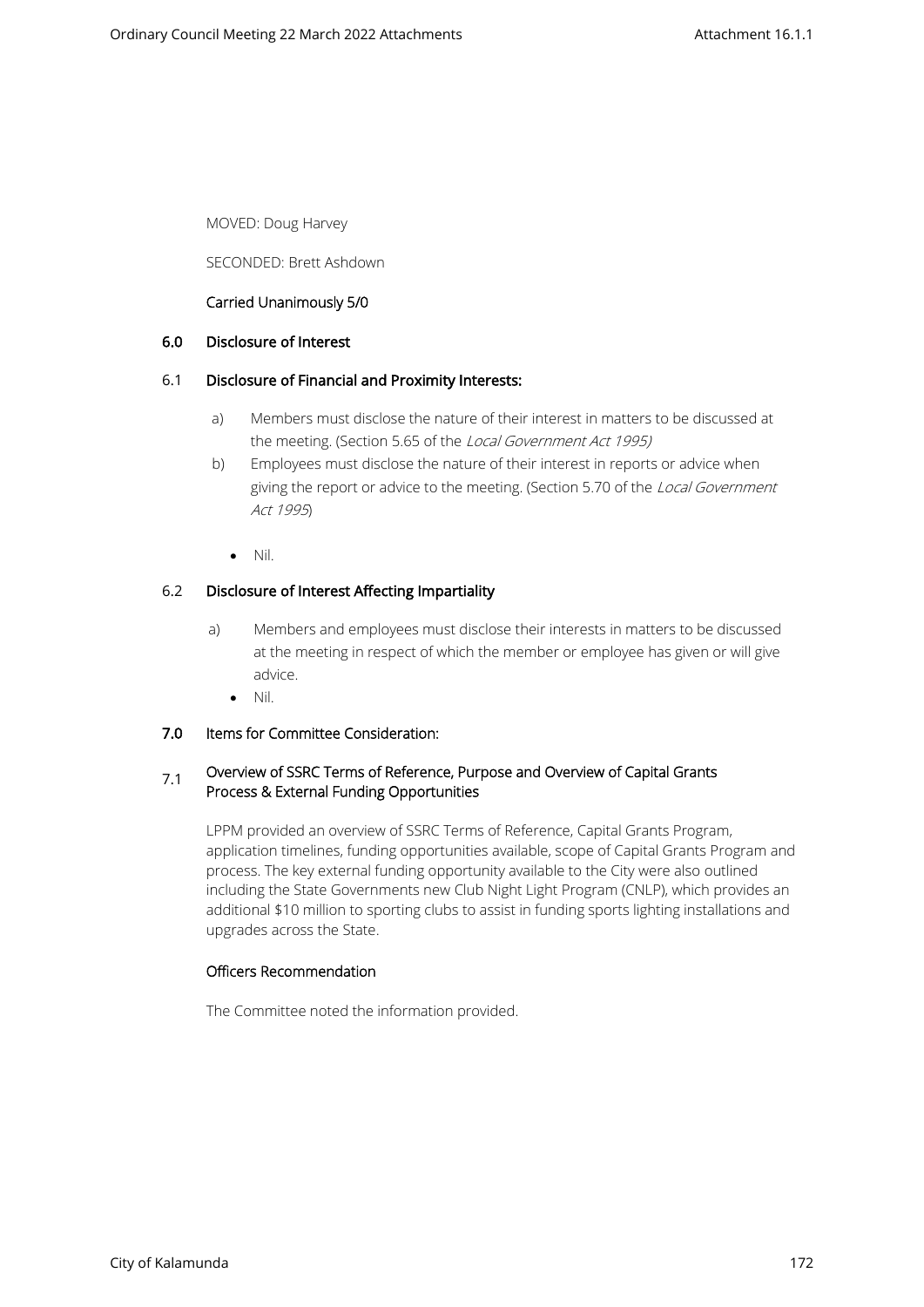# 7.2 Budget Overview

ADCS provided details of the annual budget process, timelines and outlook.

It was noted that the City has a significant Capital Works Program and projected Long Term Financial Plan. The City is also heavily reliant on receiving grant funding and advocacy funding which is centred on the various State and Federal Election cycles to ensure that rate rises are kept to a minimum.

ACDS noted that over the past two years the impact of COVID on costs within the construction industry has been significant, resulting in higher costs for infrastructure projects, placing pressure on the City to fund these increases.

The Committee noted that it would be important for cost estimates for projects to be realistic due to the recent increases being experienced.

The Committee asked what percentage increase the City were currently applying to their project costings. The ADCS noted that this varied across different projects and various scenarios which are all currently being modelled and will be advised to Councillors as part of the budget deliberation process.

# Officers Recommendation

The Committee noted the information provided.

# 7.3 Capacity to Deliver and Project Management Overview

LPPM noted that under the Capital Grants Policy all projects are to be managed by the City, however for smaller projects the City would consider approving clubs to project manage themselves.

It was noted that the City has a significant number of future Capital Works projects in the current Long Term Financial Plan, particularly due to the recent success of its advocacy and grant funding efforts. Therefore, as the City only has limited staffing and financial resources to deliver projects, the Committee were reminded to consider the City's capacity to deliver additional projects when assessing the current applications.

# Officer Recommendation

The Committee noted the information provided.

# 7.4 Update on Reserve Master Plans

LPPM presented an update on the City's reserve master plan projects, focusing on projects that have recently been funded and are in the process of construction or detailed design.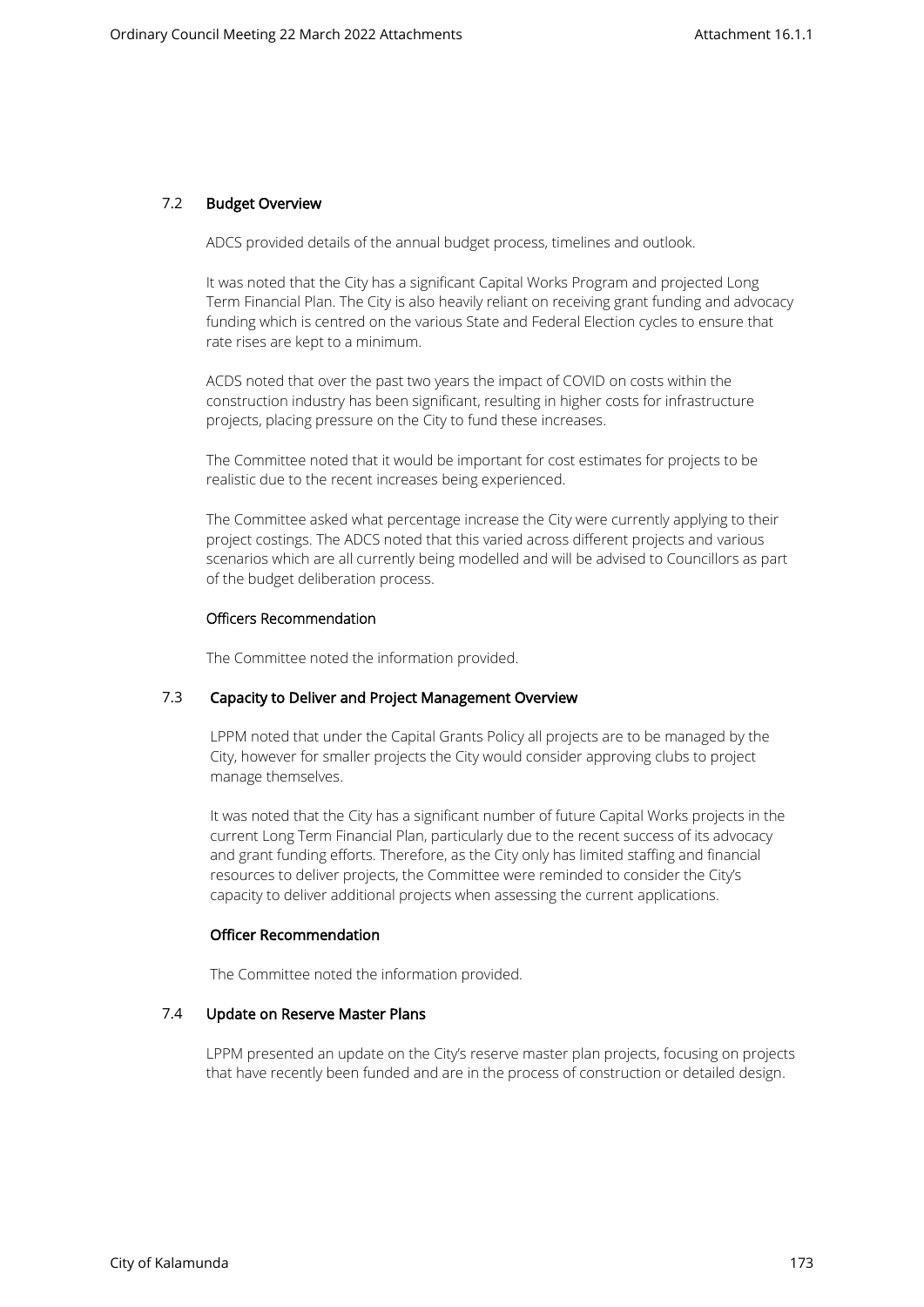The LPPM also provided an update on the previous Capital Grants Program projects assessed by the Committee in 2020.

## Officers Recommendation

The Committee noted the information provided.

# 7.5 Capital Grant Applications Received

Officers provided an overview of the two applications received through the Capital Grants Program, including feedback received from the Technical Officers Review meetings.

The SSRC noted the applications received and discussed each proposal.

Further information on the Committees discussion is provided within Confidential Attachment One.

Reason for confidentiality: Local Government Act 1995 (WA) Section 5.23 (2) (e) – "matter that if disclosed, would reveal – (i) a trade secret; (ii) information that has a commercial value to a person; or (iii) information about the business, professional, commercial or financial affairs of a person; - where the trade secret or information is held by, or is about a person other than the local government ".

# 7.6 Confirmation of Upcoming Meeting Dates

Officers presented an overview of the upcoming meeting and process for the SSRC being:

- Club Presentation & Assessment Overview Monday, 21 February 2022 6pm.
- SSRC Consensus Score & Recommendations Wednesday, 9 March 2022 6pm.

#### Officers Recommendation

That the committee noted the information provided and confirmed both further meeting dates for 2022.

#### 8.0 Urgent Business with the Approval of the Presiding Member

Nil

# 8.0 Closure - meeting closed at 7.15pm

There being no further business, the Presiding Member declared the Meeting closed at 7:15 pm.

I confirm these Minutes to be a true and accurate record of the proceedings of this Meeting.